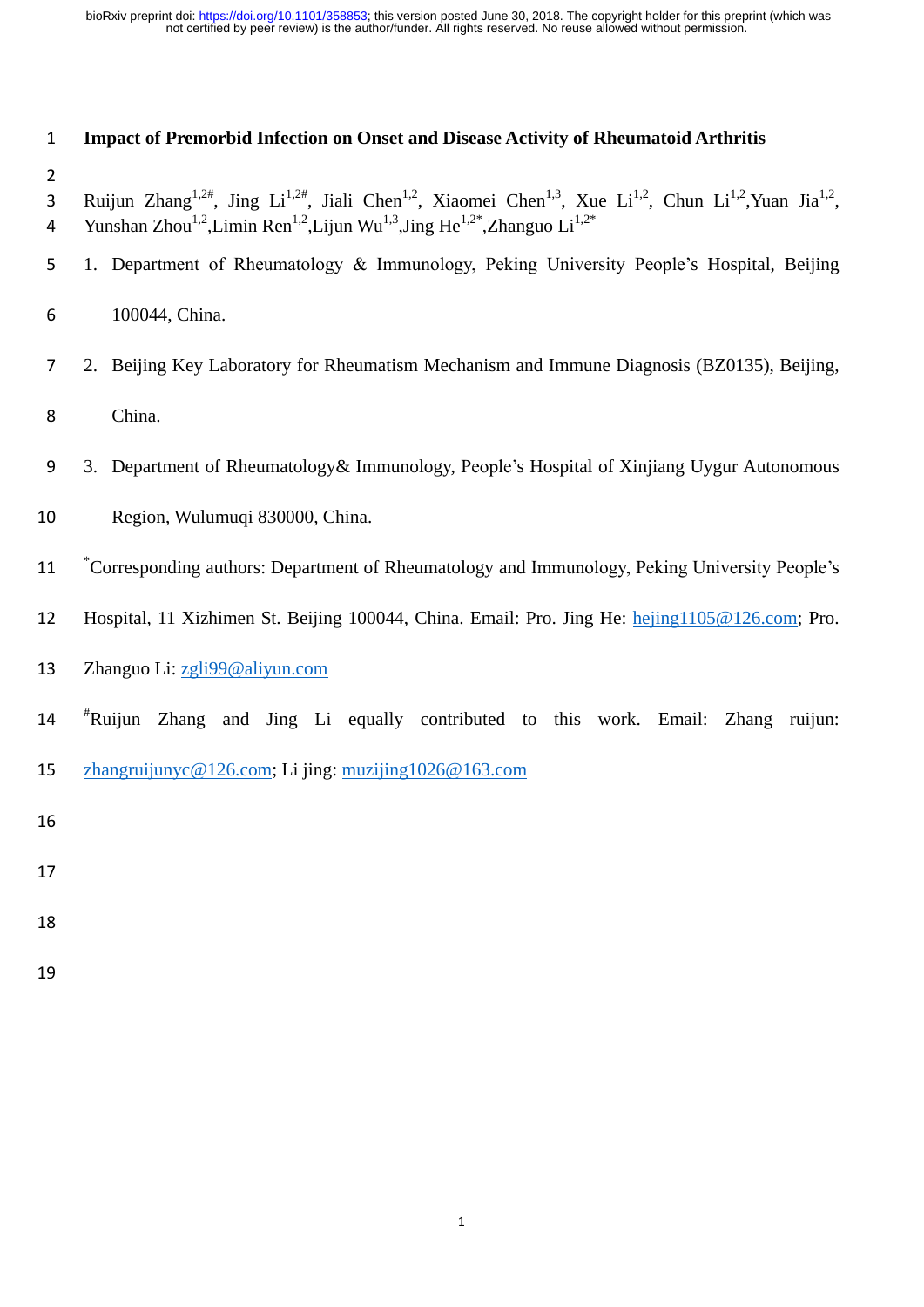# **Abstract**

| 21       | <b>Objective</b> . Infections have been implicated in rheumatoid arthritis (RA) development. However, the   |
|----------|-------------------------------------------------------------------------------------------------------------|
| 22       | impact of premorbid infection on initiation and perpetuation of RA has not been well elucidated.            |
| 23       | Thus, we sought to conduct a large scale on-site survey to study whether premorbid infection may            |
| 24       | trigger RA and influence status of the disease.                                                             |
| 25       | Methods. Premorbid infectious events were collected in cohort of 902 RA patients from December              |
| 26       | 2015 to June 2016. Type of infections prior to RA onset and its possible effects on disease status          |
| 27       | were analyzed.                                                                                              |
| 28       | <b>Result.</b> Three hundred and thirty-four out of 902 patients (37.03%) experienced infections within one |
| 29       | month preceding RA onset. The most frequent infections were respiratory (16.08%), intestinal                |
| 30       | (11.09%) and urinary tract (9.87%) infection, respectively. The infection was associated with               |
| 31       | increased disease activity. Early onset was found in patients with urinary infection. High disease          |
| 32       | activity risk was increased in patients who pre-exposure to urinary infection (OR=3.813,                    |
| 33       | 95%CI=1.717-12.418) and upper respiratory infection (OR=2.475, 95%CI=0.971-6.312).                          |
| 34       | <b>Conclusion.</b> Pre-exposure infections are associated with development of RA. Severe disease status     |
| 35       | of RA and persistent of active disease status are related to preceding infections.                          |
| 36       | Keywords: Premorbid infection, Rheumatoid Arthritis, RA onset, disease activity                             |
| 37       |                                                                                                             |
| 38       |                                                                                                             |
| 39       |                                                                                                             |
| 40       |                                                                                                             |
| 41<br>42 |                                                                                                             |
| 43       |                                                                                                             |
| 44       |                                                                                                             |
|          |                                                                                                             |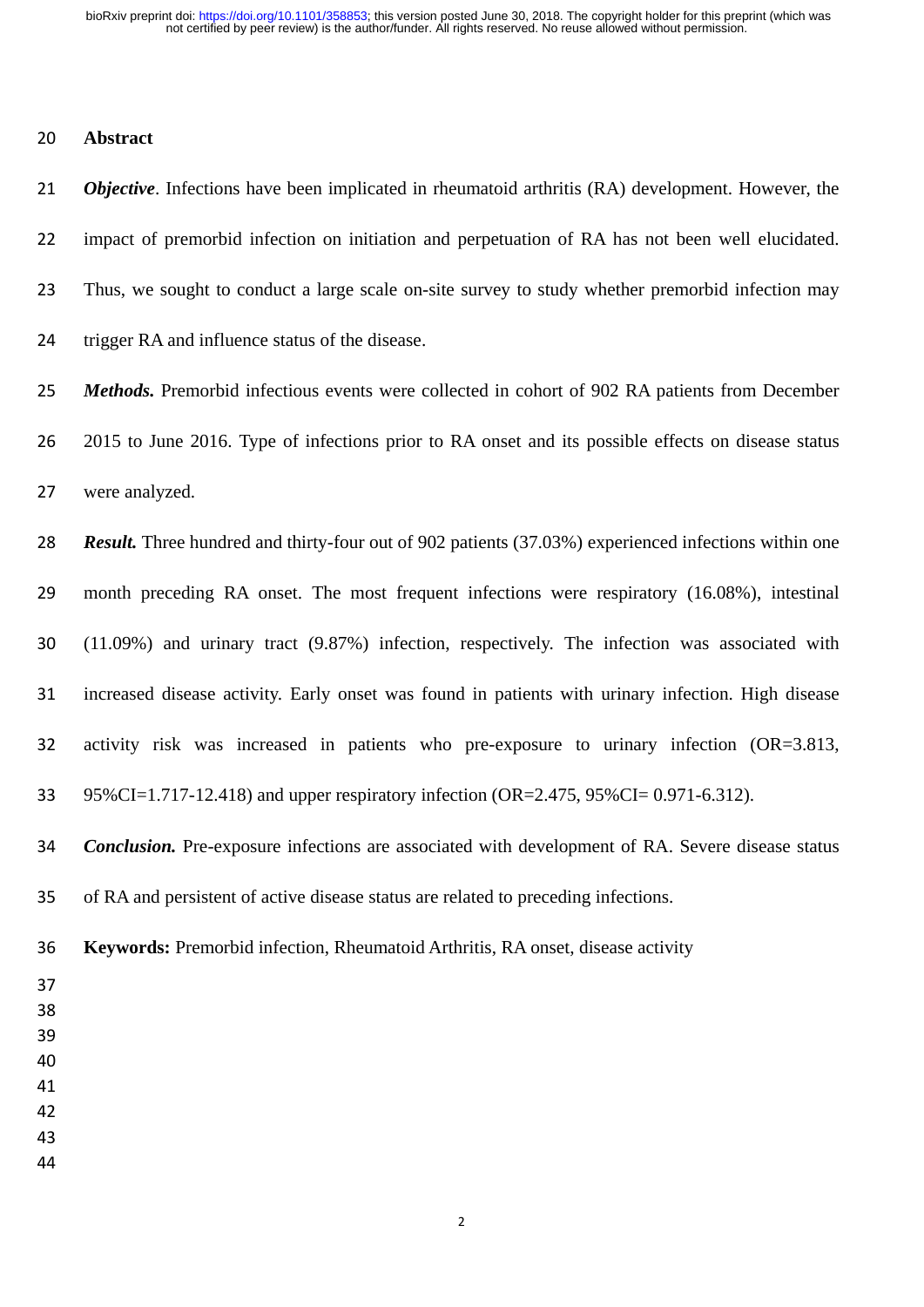### **Introduction**

 Rheumatoid arthritis (RA) is a common autoimmune disease characterized by joint destruction and auto-antibodies production.[1] Many studies have demonstrated that infectious agents may contribute to the initiation or perpetuation of RA through a variety of mechanisms. Infection can cause a local inflammatory response. The innate immune system could also be affected by infections agents and then cause RA onset, for instance, pathogen-associated molecular pattern receptors, especially the Toll-like receptors (TLRs) could release inflammatory mediators rapidly after recognizing some preserved structures in bacteria and other infectious agents [2].

 Although a definite causative link between a specific infectious agent and the disease has not been established, several arguments support such a possibility. First, in the absence of a certain pathogen, the spectrum of microorganisms involved in triggering RA may include poly-microbial communities or the cumulative effect of bacterial or virus factors [3]. Secondly, infections didn't lead to RA in all cases, but initiate it in a certain subset of patients who was born with a genetic susceptibility [4-7]. Thirdly, some arthritis occurred based on pre-exposure to microorganism. Several animal models of arthritis are dependent on TLR2, TLR3, TLR4 or TLR9, for instance, rodents injected with streptococcal cell walls (TLR2 ligand) develop severe polyarticular arthritis and TLR4 ligand also play a role in passive K/BxN arthritis [8]. Many studies have shown that components derived from infectious agents can cause autoimmune reaction by molecular mimicry and other mechanisms. Epstein-Barr virus (EBV) is a polyclonal B lymphocyte activator which can increase the production of RF [4]. Oral pathogens may trigger the production of disease-specific autoantibodies and arthritis in susceptible individuals. It has been shown recently that RA is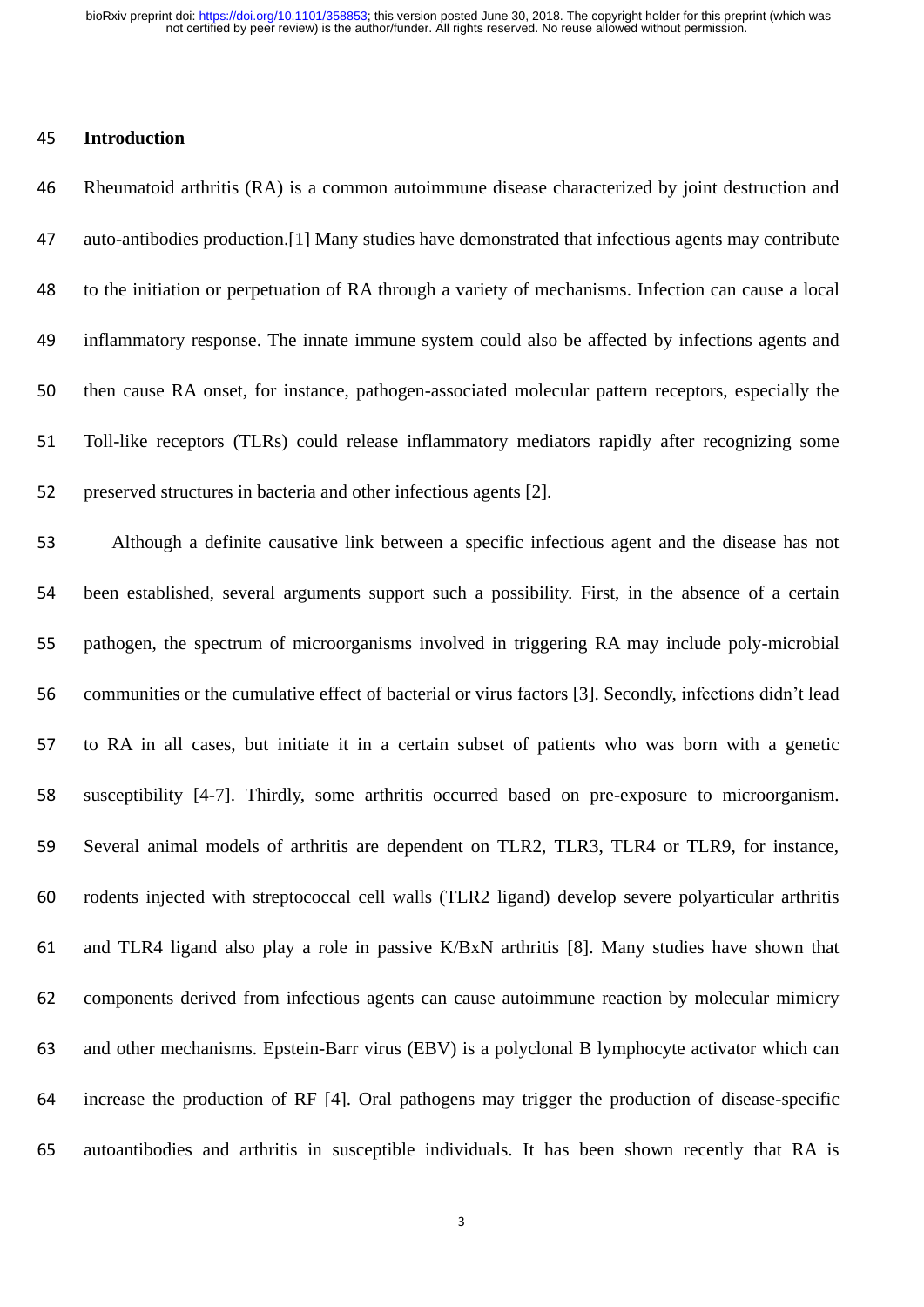associated with exposure to some microorganism such as *Aggregatibacter actinomyce-temcomitans* (Aa) [1].

 In this study, we sought to conduct a large-scale survey to explore potential infectious agents which might initiate RA and the clinical consequence of this disease.

#### **METHODS**

 **Patients** Survey results were collected from 902 RA patients admitted to the Department of Rheumatology and Immunology, People's Hospital, Peking University, between December 2015 and June 2016. All the studied patients fulfilled the American College of Rheumatology/European League Against Rheumatism Classification criteria for RA in 2010, and written informed consent was obtained.

 The clinical data were recorded including tender and swollen 28-joint counts, general health on visual analog scales, erythrocyte sedimentation rate (ESR), Health Assessment Questionnaire (HAQ),28-joint Disease Activity Score (DAS28) and the infectious agents one month before RA onset.

 The questionnaire including age, sex, disease duration, age at symptom, smoking status, DAS28 82 using the ESR at enrolment and treatments (one DMARD, more than one DMARDs, DMARDs plus low-dose glucocorticoid and bDMARDs). Only premorbid infectious agents of the RA patients were carefully recorded in this study.

**Statistical analyses** Analysis of covariance and multivariate logistic regression analysis were applied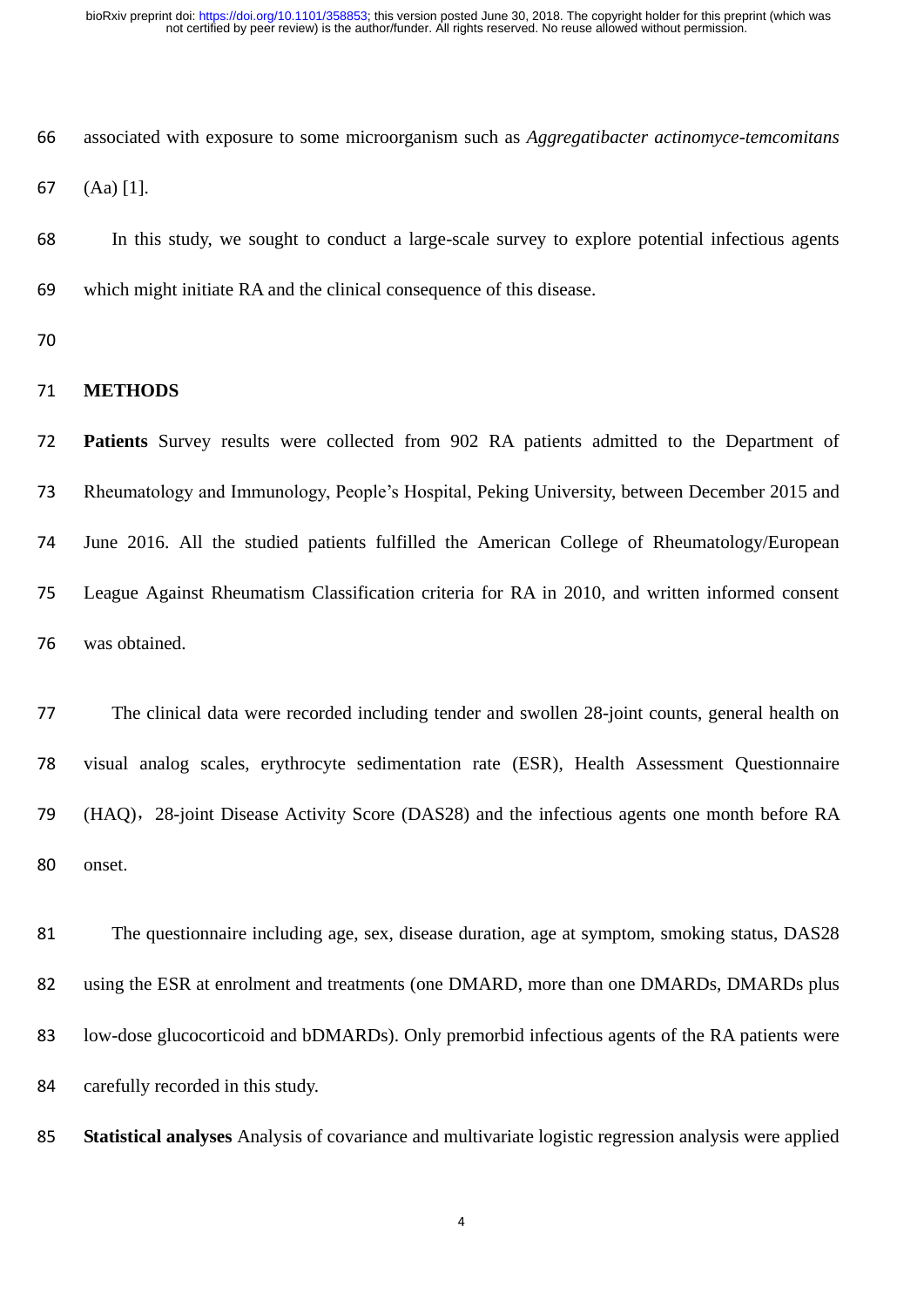| 86  | to compare the disease activity in patients with or without prior infections. T test or ANOVA was        |
|-----|----------------------------------------------------------------------------------------------------------|
| 87  | used to analyze the data. The categorical variables were compared with chi-squared test. Multinomial     |
| 88  | logistic analysis was used to find risk factor which perhaps affected the current disease activity in RA |
| 89  | patients. Data was expressed as mean $\pm$ stand errors for continuous variables. The SPSS statistical   |
| 90  | package, version 23.0 was used for all statistical analyze, and p value less than 0.05 was considered    |
| 91  | statistically significant.                                                                               |
| 92  |                                                                                                          |
| 93  | <b>Results</b>                                                                                           |
| 94  | 1. Prevalence of infections in RA                                                                        |
| 95  | Within one month prior to RA onset, 37.03% (334/902) patients experienced infections, and the most       |
| 96  | frequent sites were respiratory (16.08%), intestinal (11.09%) and urinary (9.87%), respectively          |
| 97  | (Table 1).                                                                                               |
| 98  | 2. Patients in severe disease status showed high prevalence of infections                                |
| 99  | Four-hundred and ninety out of 902 RA patients with complete clinical data were analyzed in this         |
| 100 | study. These patients were divided into two groups based on DAS28 (DAS28<3.2 as group 1;                 |
| 101 | DAS28≥3.2 as group 2). Compared with patients in group 2, patients in group 1 showed high                |
| 102 | prevalence of non-premorbid infection $(\chi^2=18.193$ , P=0.000) (Table 2). Notably, patients with high |
| 103 | disease activity suffered more pre-exposure of respiratory, intestinal and urinary infections (P=0.000,  |
| 104 | P=0.000, P=0.023; respectively) (Table 2). Besides, higher ESR and CRP were observed in patients         |
| 105 | with higher DASD28 scores (Table 3).                                                                     |
| 106 | 3. Disease Activity was associated with premorbid infection.                                             |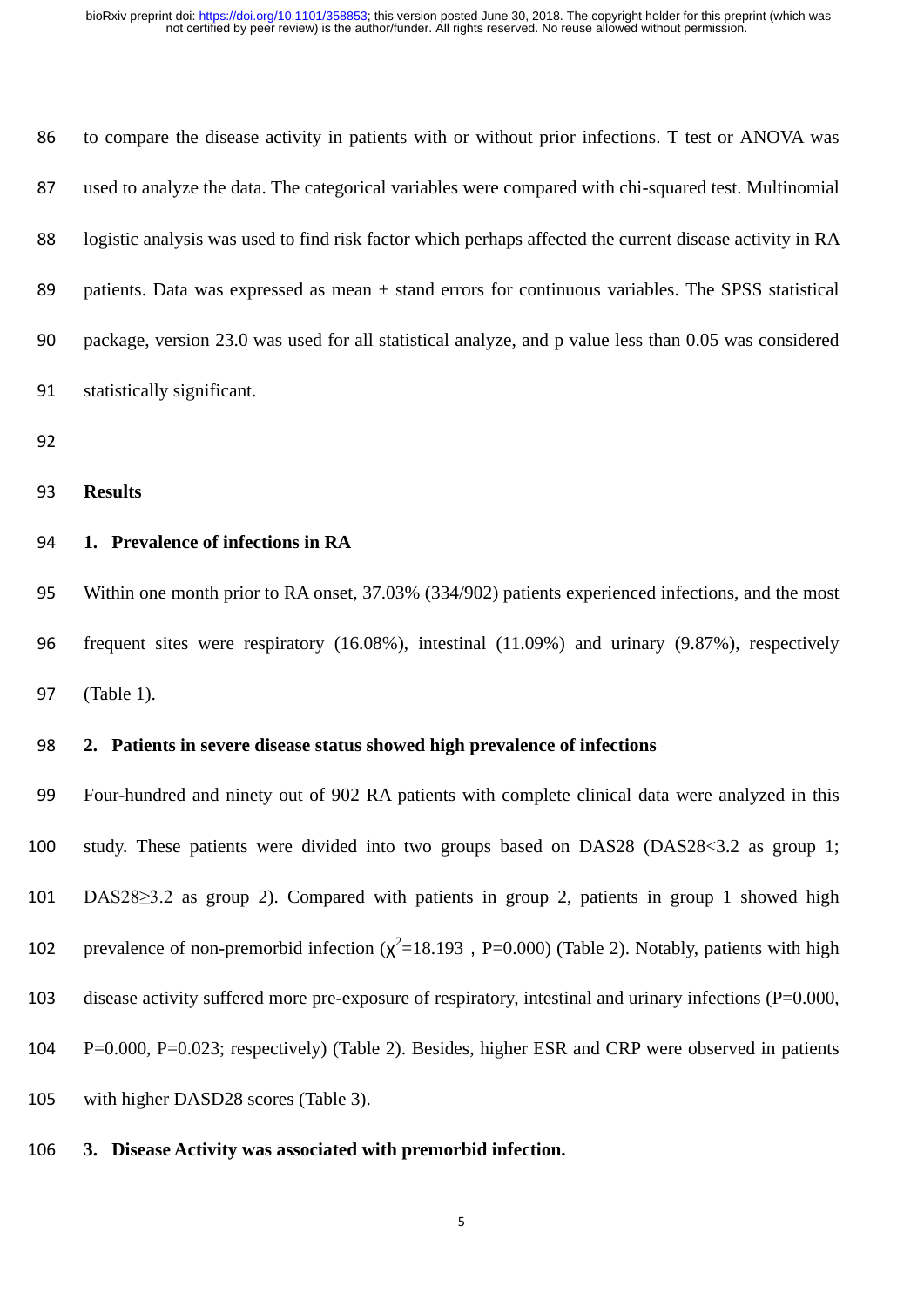In our study, patients showed higher DAS28 in urinary (P=0.000) and respiratory (P=0.001) infection groups (Table4) before adjusting confounding factors such as the different therapies, age and smoking status which can affect disease activity.

One hundred and forty-five RA patients experienced respiratory tract infections one month prior

to onset of the disease. Among these patients, 13.30% (120/902) patients showed upper respiratory

tract infection while 2.77% (25/902) patients with lower respiratory tract infection. The number of

tender and swollen joints (Fig 1A and B), HAQ scores (Fig 1D) and DAS 28 (Fig 1E) were higher in

patients who had the respiratory tract infection compared with patients who had no infection before

RA occurred. Furthermore, DAS28 was higher in respiratory infection group after adjusting for the

116 age (P= $0.002$ ) and smoking (P= $0.002$ ) (Table4)

 There were 89 patients with urinary infection who developed RA in one month before disease initiation. More deformed joints (Fig 1C) were found in patients who had premorbid urinary infection. The age at onset was younger in patients who had urinary infection. (Fig 1F) DAS28 was still higher in urinary infection group after adjusting for the therapy type (P=0.000) and smoking (P=0.002) group (Table4).

 Intestinal infection occurred in 100 patients who developed RA. No difference was observed in these patients compared to patients with no infection. (Fig 1A-F) After adjusting age and smoking, DAS28 didn't show significant difference between intestinal infection group and no infection group (Table4).

# **4. Potential risk factors for high disease activity.**

The multinomial logistic regression was trained for predicting the disease activity with the factors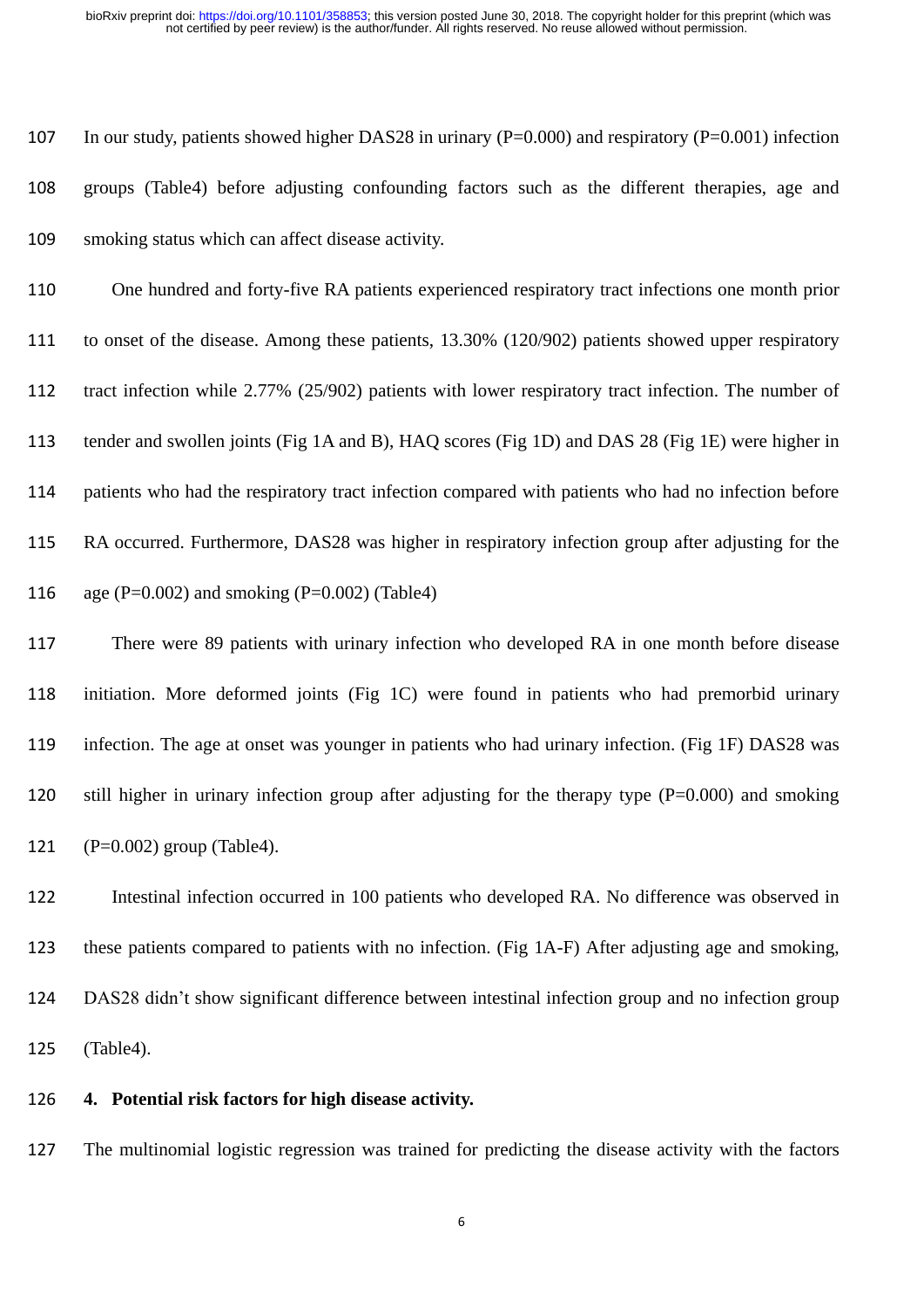| 128 | which showed statistical significance in single-factor analysis (Supplementary Table 2). These model |
|-----|------------------------------------------------------------------------------------------------------|
| 129 | parameters were for the low, moderate and high levels of disease activity, measured relative to the  |
| 130 | remission level (reference outcome). High disease activity risk was increased in patients who had    |
| 131 | urinary infection $(OR=3.813.95\%CI=1.717-12.418)$ (Figure 2), and upper respiratory infection       |
| 132 | $(OR=2.475, 95\%CI = 0.971-6.312)$<br>$(Figure 2)$ .                                                 |

#### **Discussion**

 There is increasing awareness that mucosal surfaces, including the gut and lungs, was sites of disease initiation in RA [8]. Recent studies showed that infectious agents including virus and bacteria infection had been associated with several kinds of autoimmune disease [7,10-12]. For instance, upper respiratory tract and other infections are well-known risk factors for multiple sclerosis [13]. However, it was not clearly whether infectious agents play the causative role in the onset or outcome of autoimmune disease, this is mainly due to the lack of strictly perspective epidemiological study. And even in animal models, these relationships are complex and depend on the timing of exposure, antigen type and genetic background [14]. In our study, the age of disease onset was younger in patients who had urinary tract infection, which perhaps indicates that RA occurred earlier in patients with this pre-exposure infection and later in the other patients.

 It has been certified that many virus can play a role in the production of auto-antibodies such as anti-cyclic citrullinated peptide [15]. Infections are known to cause or enhance autoimmunity through expansion of auto-reactive T-cell clones by molecular mimicry and enhanced antigen presentation [14]. The patients with infection events during the disease duration could have advanced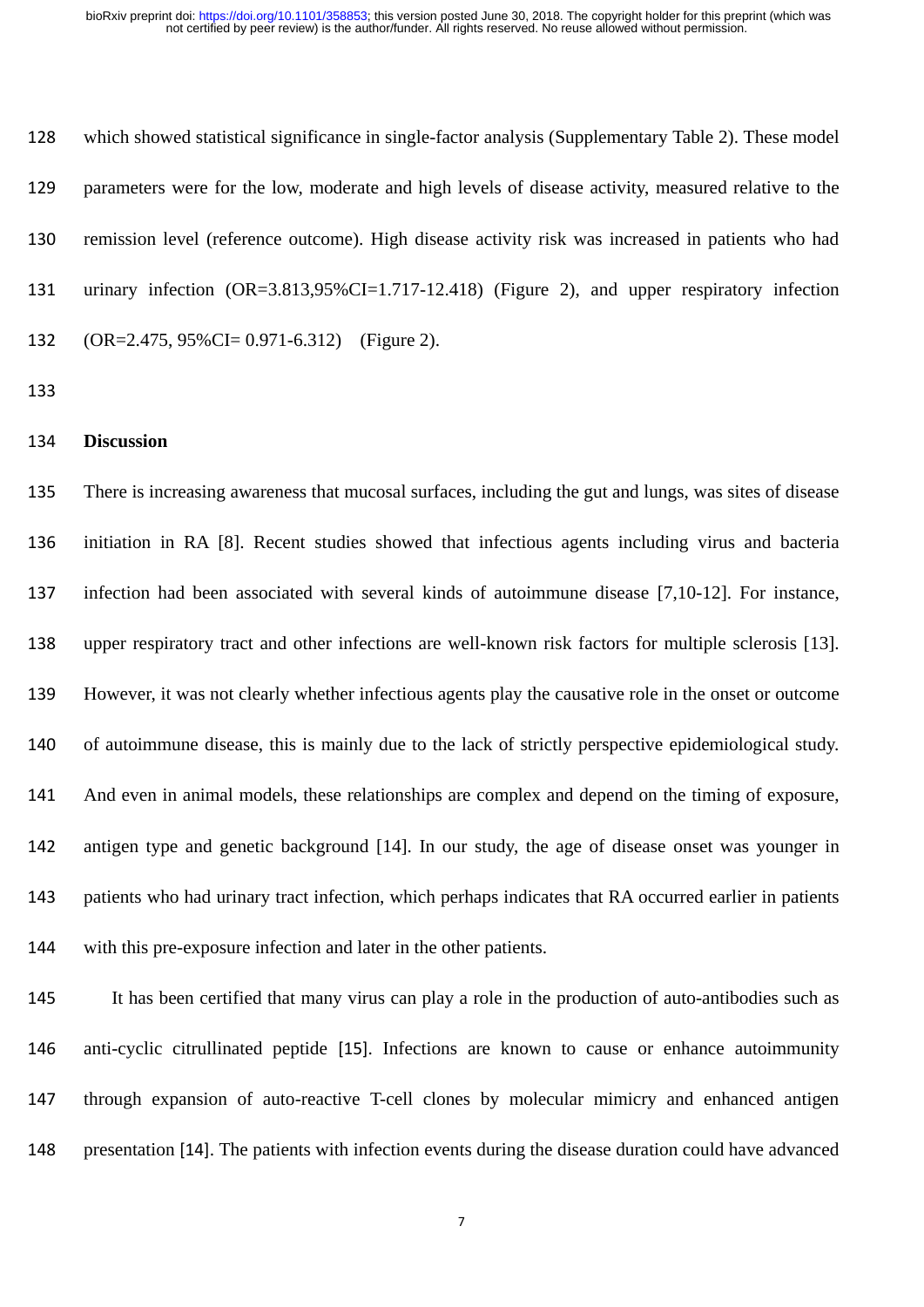#### not certified by peer review) is the author/funder. All rights reserved. No reuse allowed without permission. bioRxiv preprint doi: [https://doi.org/10.1101/358853;](https://doi.org/10.1101/358853) this version posted June 30, 2018. The copyright holder for this preprint (which was

 RA status [16]. To our knowledge, there was no study to prove the relationship between the premorbid infection history and onset or outcomes of RA in large populations. Here, we made the first report that analyzed this relationship in RA patients from outpatient of department of rheumatology and immunology in People's Hospital, Peking University.

 There were many factors reflected the disease activity in RA, such as the number of tender or swollen joints, ESR, CRP and so on. Patients with respiratory tract infection had higher DAS28 and more swollen/tender joints. This probably because of respiratory tract infection was mainly caused by viruses. Acute viral infection in adults have long been suggested to induce transient autoimmune responses, including generation of autoantibody [7]. As reported in a recent study, Arleevskaya et al found that higher percentages of first-degree healthy relatives (HR) than health control (HC) had upper respiratory and urinary tract infections. During10-year follow-up, 26 out of 251 (10.36%) HR subjects developed to RA, while no RA was found in HC group [4]. In our study, we found that 9.87% (89/902) patients had pre-exposure of urinary tract infection and 13.30% (120/902) patients with upper respiratory infection. Besides, the patients with urinary infection were more likely to stay in disease activity stage and have more deformity joints. Moreover, the patients with respiratory infection had higher disease activity compared with no infection patients.

 In fact, it is impossible to make a causal link between a specific pathogen and the disease. Our study has several limitations. First, because the study was done in a retrospective manner, the patients who had no complete clinical data were excluded from this study. Second, the number of the studied patients was not large enough to see the statistical difference in clinical features and odds ratio in lower respiratory tract infection subgroup patients. It may be due to this study group with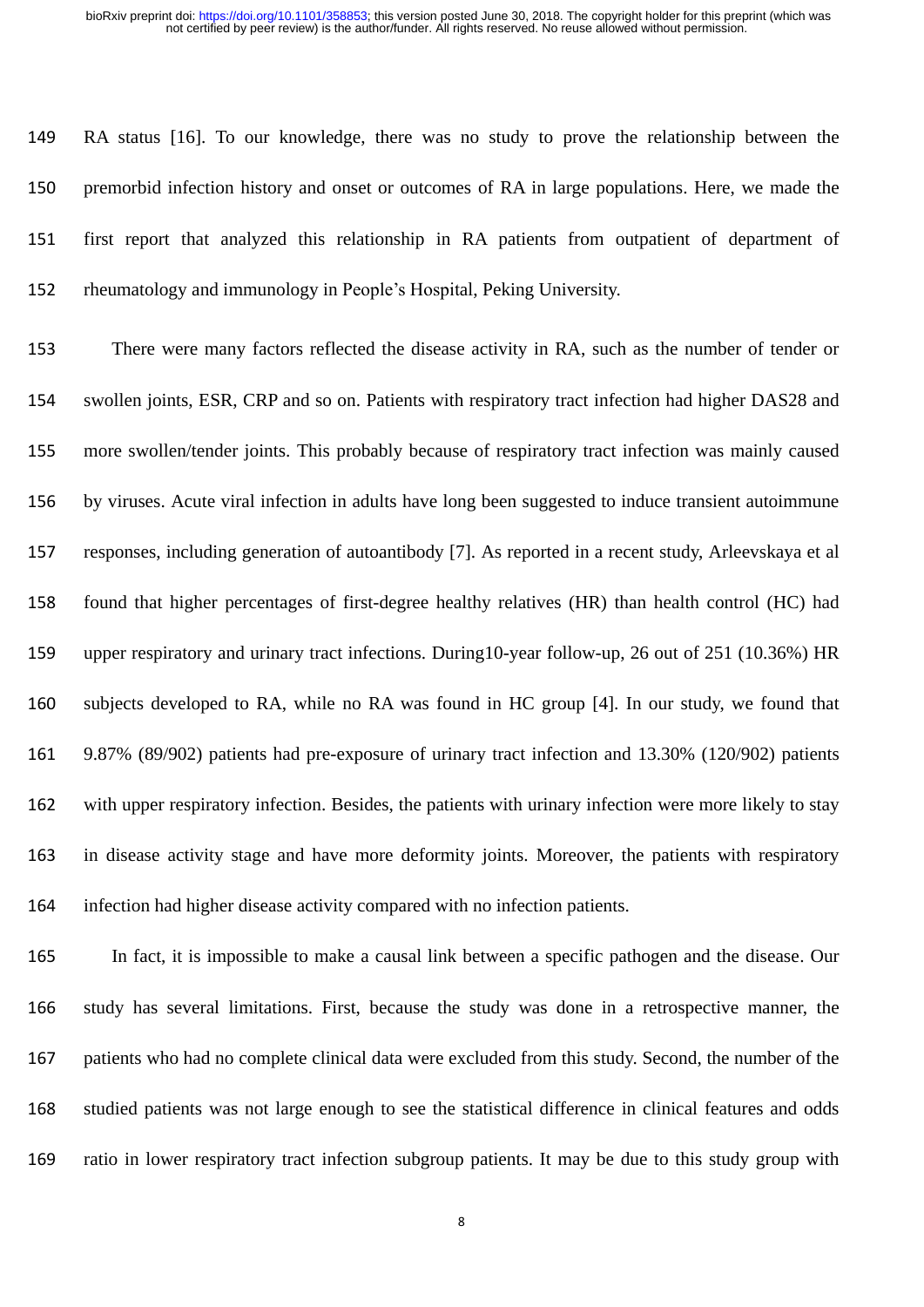| 175 | <b>Acknowledgements: No.</b>                                                                         |
|-----|------------------------------------------------------------------------------------------------------|
| 174 |                                                                                                      |
| 173 | larger prospective study.                                                                            |
| 172 | outcome, the disease activity at RA onset and radiographic joint damage should be followed up in a   |
| 171 | single university hospital. In order to determine the impact of premorbid infectious agents for RA   |
| 170 | very few patients. Third, our studied patients may have selection bias because it was performed in a |

- **Conflict of interest statement:** The authors declare no conflicts of interest.
- **Funding:** This work was supported by National Natural Science Foundation of China. [NSFC
- 31530020 to Dr. Li, 31570880 and 81373117 to Dr. He.].
- 

# 【**Reference**】

[1] Konig MF, Abusleme L, Reinholdt J, Palmer RJ, Teles RP, Sampson K, et al. Aggregatibacter

- actinomycetemcomitans-induced hypercitrullination linksperiodontal infection to autoimmunity in rheumatoid arthritis. SicTransl Med, 2016; 8(369):369ra176.
- [2] Gray S. Firestein, Ralph C. Budd, Sherine E. Gabriel, et al. Kelley's Textbook of Rheumatology.
- Singapore: Elsevier PteLtd, 2015:1139-1142.
- [3] Arleevskaya MI, Kravtsova OA, Lemerle J, Renaudineau Y, Tsibulkin AP. How Rheumatoid
- Arthritis Can Result from Provocation of the Immune System by Microorganisms and Virus. Front Microbiol. 2016; 17(7):1296.
- [4] Arleevskaya, MI, Gabdoulkhakova, AG, Filina, YV, Miftakhova RR, Bredberg A, Tsybulkin AP.
- A transient peak of infections during onset of rheumatoid arthritis: a 10-year prospective cohort study.
- BMJ Open. 2014, 4(8):e005254.
- [5] Leirisalo-Repo, M. Early arthritis and infection. Curr Opin Rheumatol. 2005; 17: 433-439.
- [6] Benedek TG. The history of bacteriologic concepts of rheumatic fever and rheumatoid arthritis.
- Semin Arthritis Rheum. 2006; 36(2):109-23.
- [7] Ori Barzilai, Maya Ram, Yehuda Shoenfeld. Viral infection can induce the production of autoantibodies. Curr Opin Rheumatol. 2007; 19(6):636-43.
- [8] Choe JY, Crain B, Wu SR, Corr M. Interleukin 1 receptor dependence of serum transferred
- arthritis can be circumvented by toll-like receptor 4 signaling. J Exp Med, 2003; 197:537.
- [9] Liu Y, Mu R, Gao YP, Dong J, Zhu L, Ma Y, et al. A cytomegalovirus peptide-specific antibody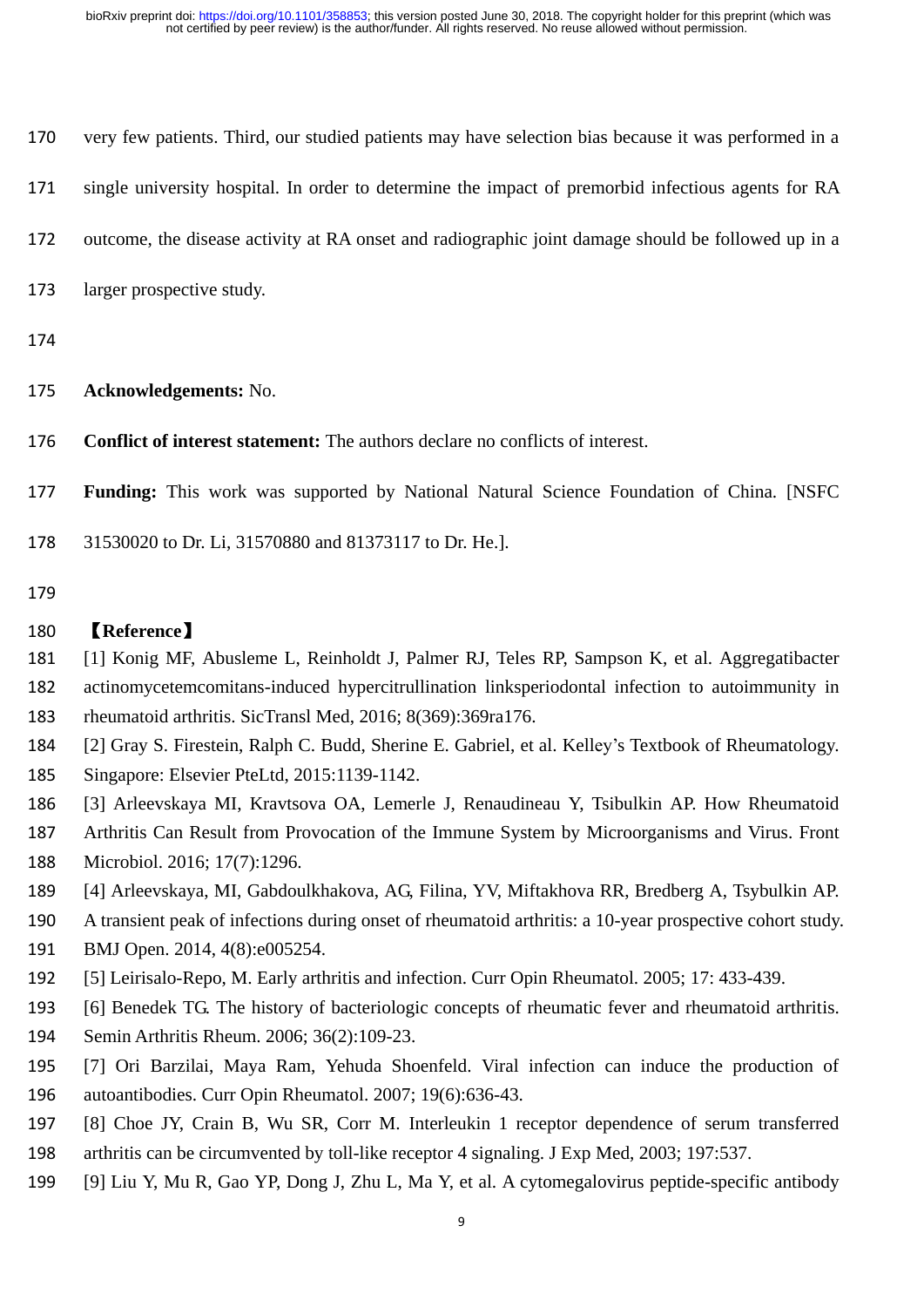- alters natural killer cell homeostasis and is shared in several autoimmune diseases. Cell Host Microbe. 2016; 19(3):400-8.
- [10] Brusca SB, Abramson SB, Scher JU. Microbiome and mucosal inflammation as extra-articular
- triggers for rheumatoid arthritis and autoimmunity. Curr Opin Rheumatol. 2014; 26:101–107.
- [11] Haleniusm A, Henge H. Human cytomegalovirus and autoimmune disease. Biomed Res Int.
- 2014:472978. doi: 10.1155/2014/472978. Epub 2014 Apr 29
- [12] IgoeA, Scofield RH. Autoimmunity and infection in Sjögren's syndrome. Curr Opin Rheumatol.2013; 25(4):480-7.
- [13] Bulijevac D, Flach HZ, Hop WC, Hijdra D, Laman JD, Savelkoul HF, et al. Prospective study
- 209 on the relationship between infections and multiple sclerosis exacerbations. Brain. 2002: 125(pt 5):952-60.
- [14] MünzC, Lünemann JD, Getts MT, Miller SD. Antiviral immune responses: triggers of or
- triggered by autoimmunity? Nat Rev Immunol. 2009; 9(4): 246-258.
- [15] Costenbader KH, Karlson EW. Epstein-Barr virus and rheumatoid arthritis: is there a link?
- Arthritis Res Ther. 2006;8:204
- [16] Iguchi-Hashimoto M, Hashimoto M, Fujii T, Hamaguchi M, Furu M, Ishikawa M, et al. The
- association between serious infection and disease outcome in patients with rheumatoid arthritis. Clin Rheumatol. 2016; 35(1):213-8.
- 
- 
- 
- 
- 
- 
- 
- 
-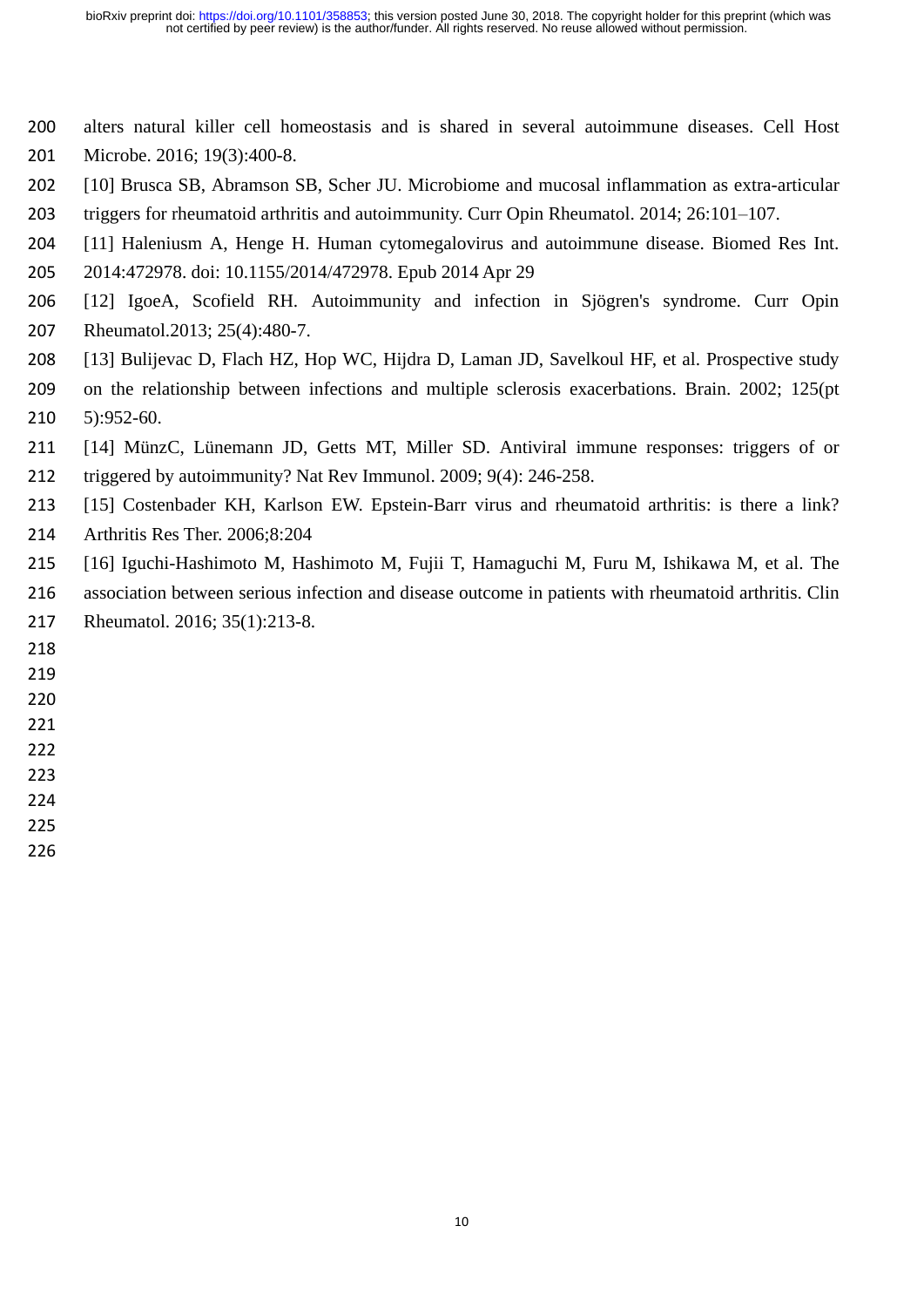| Infection types | Cases | Percentage $(\% )$ |  |
|-----------------|-------|--------------------|--|
| No infection    | 568   | 62.97              |  |
| Respiratory     | 145   | 16.08              |  |
| Upper           | 120   | 13.30              |  |
| Lower           | 25    | 2.77               |  |
| Intestinal      | 100   | 11.09              |  |
| Urinary         | 89    | 9.87               |  |

**Table 1 The type of premorbid infections in RA patients**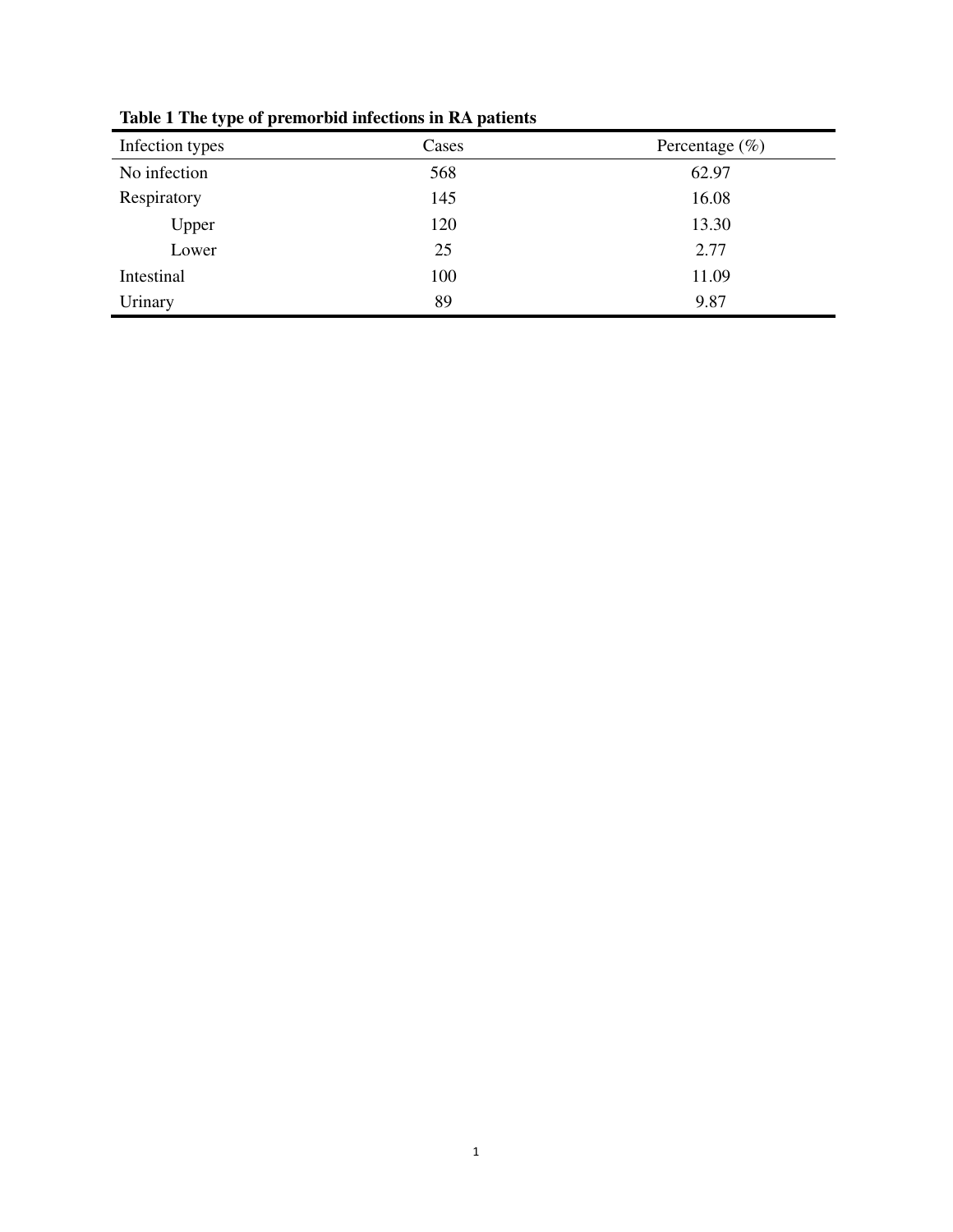| on 21 revannel of infection in iter patients with unferent uisease activity |                                             |                                                    |         |         |  |
|-----------------------------------------------------------------------------|---------------------------------------------|----------------------------------------------------|---------|---------|--|
| Infection types                                                             | Group $1$ (n=244)<br>DAS28<3.2<br>$(n, \%)$ | Group 2 $(n=246)$<br>DAS28 $\geq$ 3.2<br>$(n, \%)$ | $x^2$   | P value |  |
| No infection                                                                | 201(82.4)                                   | 161(65.4)                                          | 18.193  | 0.000   |  |
| Respiratory                                                                 | 20(8.2)                                     | 39(15.9)                                           | 30.384  | 0.000   |  |
| Intestinal                                                                  | 10(4.1)                                     | 17(16.9)                                           | 125.390 | 0.000   |  |
| Urinary                                                                     | 13(5.3)                                     | 29(11.8)                                           | 7.518   | 0.023   |  |

**Table 2 Prevalence of infection in RA patients with different disease activity**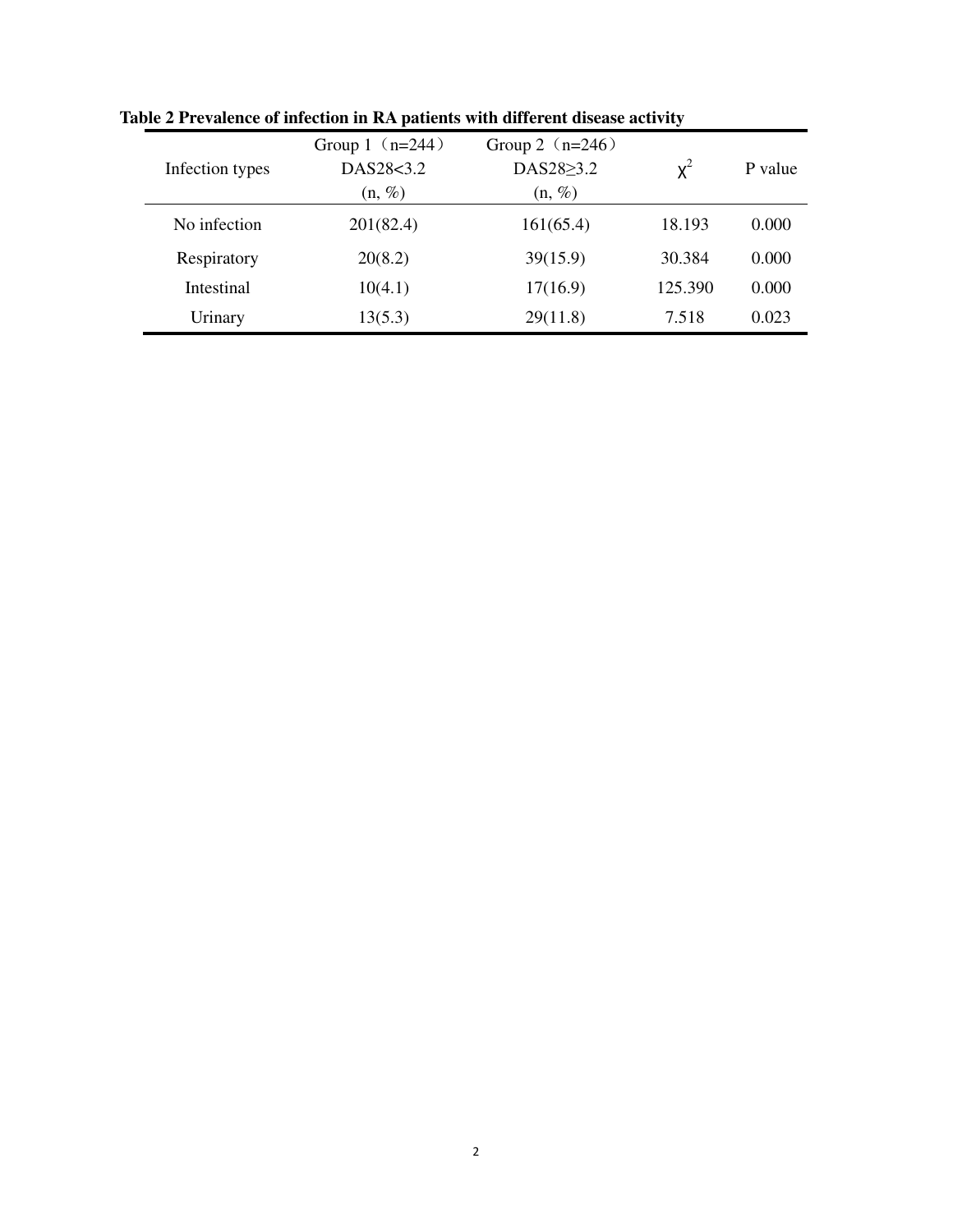|                                                                                     |                 | Group 1                  | Group 2                   |                   |       |
|-------------------------------------------------------------------------------------|-----------------|--------------------------|---------------------------|-------------------|-------|
| Characteristic                                                                      |                 | (DAS28<3.2)              | $(DAS28 \ge 3.2)$         | Statistic P value |       |
|                                                                                     |                 | $(n=244)$                | $(n=294)$                 |                   |       |
| Male <sup>c</sup> , $n$ (%)                                                         |                 | 50(20.5)                 | 50(20.3)                  | 4.601             | 0.100 |
| Age <sup>a</sup> (years)                                                            |                 | $54 + 14$                | $55 + 13$                 | $-0.281$          | 0.779 |
| Disease duration <sup>b</sup> (years)                                               |                 | 3(2, 5)                  | 8(3, 22.5)                | $-0.953$          | 0.340 |
| Age at diagnosis <sup>b</sup> (years)                                               |                 | $44 + 14$                | $45 + 15$                 | $-0.781$          | 0.435 |
| $ESR^b$ (mm/H)                                                                      |                 | 11(7, 18)                | 33(19, 55)                | $-13.337$         | 0.000 |
| $CRP^b$ (mg/L)                                                                      |                 | 2.68(1.44, 4.87)         | 9.58 (3.31,<br>23.19)     | $-10.531$         | 0.000 |
| Anti-CCP negative <sup>c</sup> , n ( $\%$ )<br>Anti-CCP antibody <sup>b</sup> (U/L) |                 | 37<br>$(37/223, 16.6\%)$ | 36<br>$(36/154, 23.4\%)$  | 2.686             | 0.101 |
|                                                                                     |                 | 167.53<br>(57.2, 224.14) | 165<br>(38.24,<br>225.21) | $-0.419$          | 0.675 |
| $HAQ^b$                                                                             |                 | 1(0, 3)                  | 5(1, 12)                  | $-10.013$         | 0.000 |
|                                                                                     | Never smokers   | 142                      | 157                       |                   |       |
|                                                                                     |                 | (142/209, 67.9)          | (157/215, 73.0)           | 1.350             | 0.509 |
|                                                                                     |                 | 23                       | 19                        |                   |       |
| Smoking Status <sup>c</sup>                                                         | Passive smokers | (23/209, 11.0)           | (19/215, 8.8)             |                   |       |
|                                                                                     | Active smokers  | 44                       | 39                        |                   |       |
|                                                                                     |                 | (44/209, 21.1)           | (39/215, 18.1)            |                   |       |
|                                                                                     | One DMARD       | 56                       | 38                        |                   |       |
|                                                                                     |                 | (56/222, 25.2)           | (38/203, 18.7)            |                   |       |
|                                                                                     | More than one   | 138                      | 109                       | 15.904            | 0.001 |
| Current Treatment <sup>c</sup>                                                      | <b>DMARD</b>    | (138/222, 62.2)          | (109/203, 53.7)           |                   |       |
|                                                                                     | DMARDs +        | 14                       | 23                        |                   |       |
|                                                                                     | glucocorticoid  | (14/222, 6.3)            | (23/203, 11.3)            |                   |       |
|                                                                                     | <b>bDMARDs</b>  | 14                       | 33                        |                   |       |
|                                                                                     |                 | (14/222, 6.3)            | (33/203, 16.3)            |                   |       |

**Table 3 Clinical characteristics and demographics of RA patients** 

(ESR, erythrocyte sedimentation rate; CRP, C-reactive protein; anti-CCP, anti-citrullinated peptide antibodies; a, Data is described as mean  $\pm$ SD, analysis with t-test; b, Data are reported as median with top and bottom quartile, nonparametric test is used for analysis; c, Chi-squared testis used. >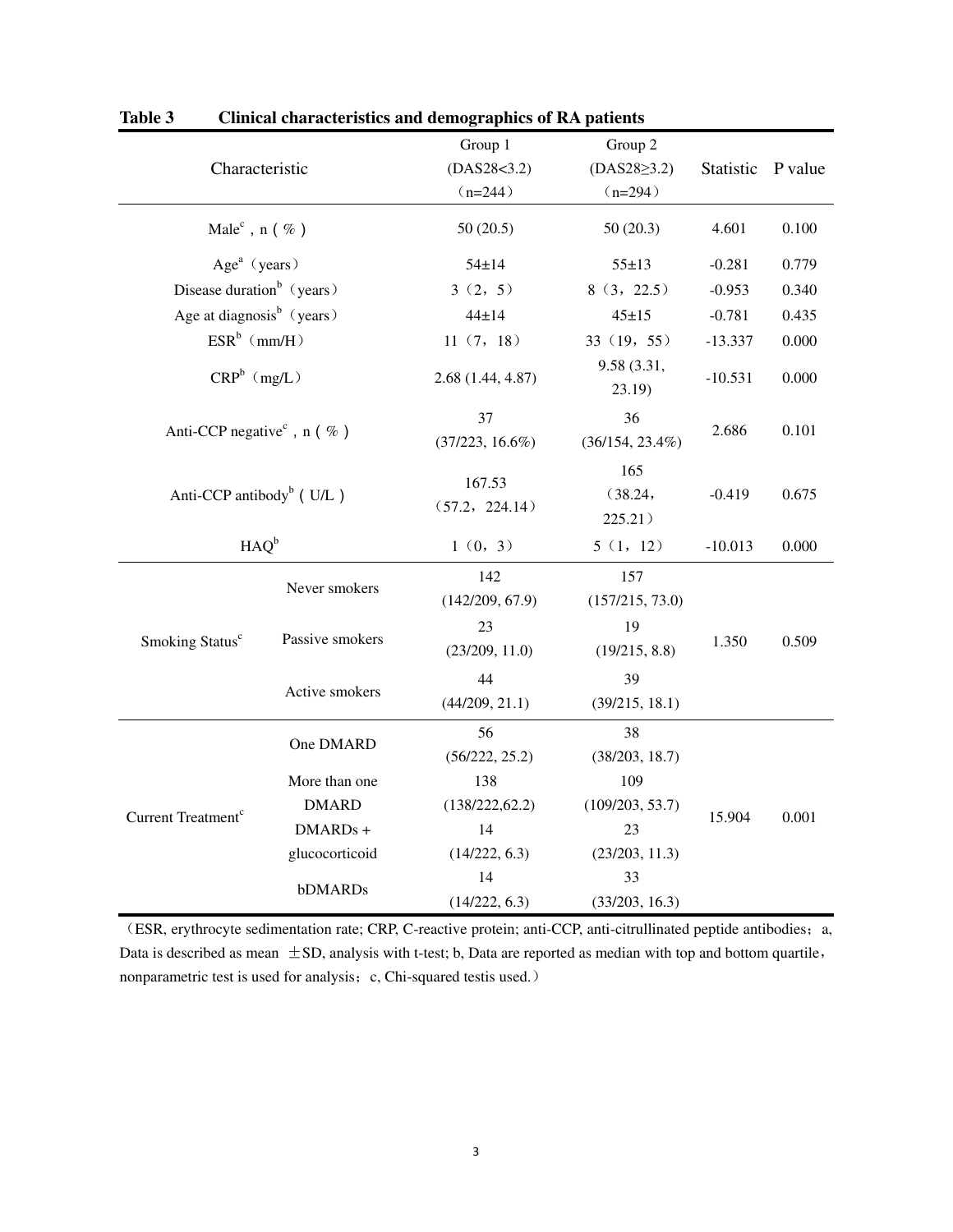|                                   | No-infection    | Urinary                                           | Respiratory              | Intestinal      |
|-----------------------------------|-----------------|---------------------------------------------------|--------------------------|-----------------|
| <b>Before</b><br>adjusted         | $3.25 \pm 0.07$ | $3.97 \pm 0.19$ <sup><math>\triangle</math></sup> | $3.78 \pm 0.17^{\Delta}$ | $3.56 \pm 0.26$ |
| Adjusting for confounding factors |                 |                                                   |                          |                 |
| Therapy <sup>a</sup>              | $3.20 \pm 0.07$ | $3.91 \pm 0.20^{\Delta}$                          |                          |                 |
| Age <sup>a</sup>                  | $3.26 \pm 1.41$ |                                                   | $3.80 \pm 1.450^*$       | $3.58 \pm 1.50$ |
| Smoking $a$                       | $3.24 \pm 1.38$ | $3.95 \pm 1.56$                                   | $3.82 \pm 1.50^*$        | $3.62 + 1.51$   |

**Table 4 Differences of DAS28 between infectious groups and no infection group** 

Analysis of covariance was applied for adjusting confounding factors; a: Adjusted for therapy; b: Adjusted for age; c: Adjusted for smoking; —: Cannot be adjusted because of having an interaction effect compared with no-infection; Analysis of covariance was used between no-infection group and other infectious groups,  $\degree$ : P<0.05  $\degree$ : P<0.001.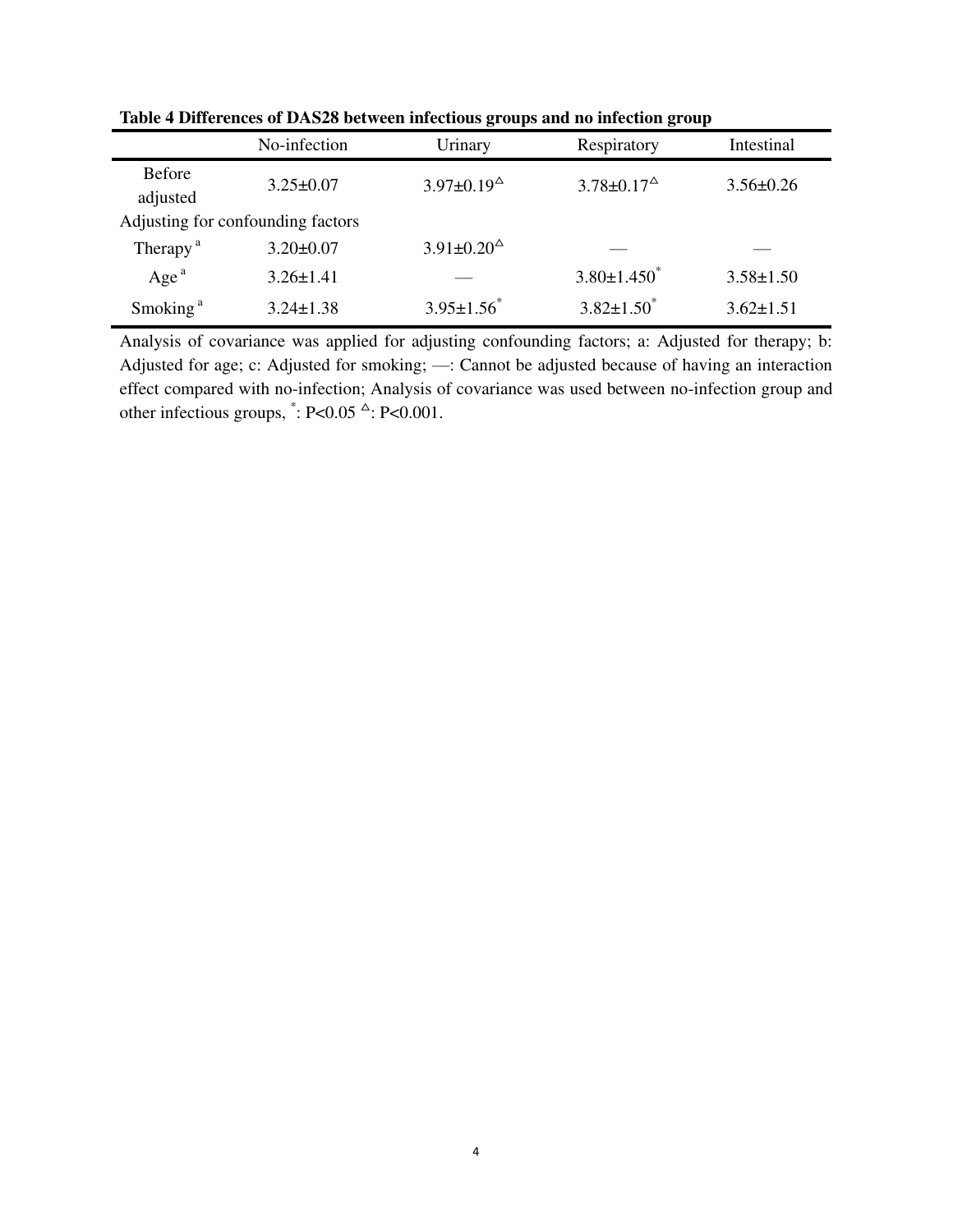

**Fig1. Associations of disease activity and sites of infection**. These patients were categorical into subgroups including no infection (n=568), upper respiratory tract infection (n=120), low respiratory tract infection (n=25), urinary infection (n=89) or intestinal infection (n=100). Comparisons between groups were performed using the t-test or nonparametric test. The numbers of tender (A) and swollen (B) joints, HAQ (D) and DAS28 (E) were higher among respiratory tract infection, and number of deformity joints (C) was higher in urinary infection group. (F) Age at onset was younger in urinary infection group than other infection groups. (NO, no infection; URT, upper respiratory tract; LRT, lower respiratory tract; Uri, Urinary; Int, Intestinal)(\*:P<0.05; \*\*:P<0.01; \*\*\*:P<0.001)